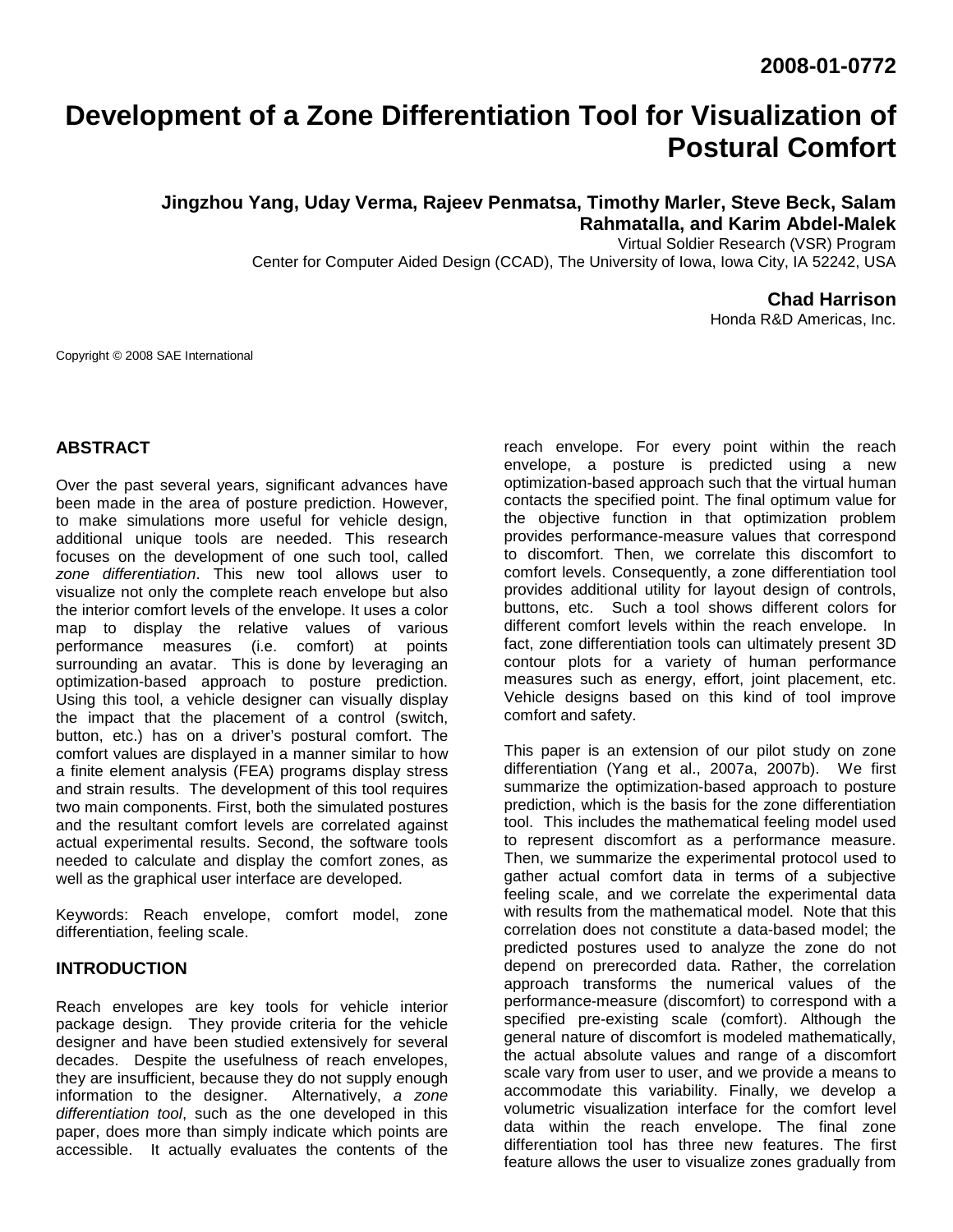low to high resolution because the data is presented in increasing resolution as it is available. The second feature allows the user to visualize zones interactively via three orthogonal cutting planes. The third feature allows the user to change the transparency of the displayed zones so that the related design surfaces can be seen more clearly.

#### LITERATURE REVIEW

Based on the initial proposed novel idea about workspace zone differentiation (Yang et al., 2007a, 2007b), this research focuses on the complete package development of zone differentiation tool. However, considerable work has been completed with respect to reach envelopes, which are byproducts of the zones. In addition, an integral component of the zone differentiation tool is the performance measure used to evaluate the points within the reach envelope. Although a variety of measures can be used, in this paper, we focus on one form of comfort. Consequently, in addition to reviewing the state of the art with reach envelopes, an overview of work with comfort/discomfort modeling is provided.

With respect to reach envelope, several approaches have been investigated. The first one is the data-driven method (Hammond and Roe, 1972; Badler, 1997; Chaffin, 2002; Reed et al., 2003; and Parkinson et al., 2003). It need collect thousands of subjects to do the experiment and visualize the collected data in the form of isosurfaces. The second school is the voxel-based method (Troy and Guerin, 2004) and the software was developed. This method includes representing the swept object by voxels, then generating motion voxelization, voxel shell, finally launching tessellation. The third is the closed-form solution (Abdel-Malek et al., 2001; Sharma et al., 2004; Yang et al., 2004a, 2004b; and Yang et al., 2005a, 2005b). This model is limited to six degrees of freedom. The fourth is the probabilistic method (Venema and Hannaford, 2001) but it is also tedious to collect data. Each approach has its pros and cons. The datadriven method is directly from statistical data and is the correct answer. However, it is time-consuming. The voxel-based method is fast, but it can generate holes in the reach envelope. The closed-form method is a general one for all percentiles, but the procedures to determine the singular surfaces are time-consuming. The probabilistic approach represents a statistical model; however, obtaining the answer is also time consuming. In general, the closed-form method can be used to generate reach envelopes of human fingers corresponding to any reference points on human bodies.

Within the human factors/ergonomics community, many researchers have investigated methods to measure or quantify comfort or discomfort, though they define comfort/discomfort differently. The majority of the work that has been completed on comfort and discomfort has been experimental in nature. In addition, the experimental work tends to focus on specific tasks and/or specific body parts (Pan and Schleifer, 1996; Lin

et al., 1997; Happee et al., 2000; O'Sullivan and Gallwey, 2005). Cruse et al. (1990) use psychophysical experiments to develop mathematical comfort functions at the wrist, elbow, and shoulder. Their comfort function is in implicit form and depends on the joint angle and the muscle forces necessary to perform a task. The maximum comfort is regarded as the minimum discomfort. The discomfort cost generally takes the form of U-shaped curves depending on joint angles. Jung et al. (1994) provide a normalized joint displacement function as an approximation of joint discomfort. The formulation is based on the idea that discomfort for the arm reaches a minimum approximately when each joint is at its center angle. Jung and Choe (1996) extend this work and use a regression model to create another discomfort function. Zacher and Bubb (2004) propose a discomfort model based on joint angles and forces. They find that discomfort depends on the magnitude and direction of forces at the joints. In addition, discomfort is proportional to how close a joint angle is to its limits, i.e., the degree of flexion. The authors suggest that overall discomfort is highly dependent on the maximum discomfort for a single body part. This suggests that different joints should be viewed independently to some extent. Their discomfort model is a three-dimensional surface function of each joint displacement. Marler et al. (2005) provide a closed form of musculoskeletal discomfort. This model involves three factors: (1) the tendency to gravitate to a reasonably comfortable position, (2) the tendency to move body segments in sequence (i.e., move the arm, then the torso if necessary, and then the clavicle), and (3) the tendency to avoid postures where ligaments and/or tendons are stretched. In this work, we use multiobjective optimization (MOO) to combine the musculoskeletal discomfort (Marler et al. 2005) with a vision performance measure (Marler et al. 2006) and an energy performance measure (Yang et al., 2004b; Marler et al. in press) to yield a general indication of comfort. Based on above different human performance measures we developed a new mathematical feeling model for discomfort, and we refer to this as the MOO function.

#### **MATHEMATICAL FEELING MODEL**

The zone differentiation tool is essentially a tool for 1) systematically analyzing a series of points and 2) communicating the results of analysis. This section addresses the method by which the points are analyzed and the mathematical feeling model (MOO function). The following section will discuss how these numerical results are correlated with subjective feeling scale that is dictated by experimentation.

We leverage a new optimization-based approach to posture prediction (Yang et al, 2006). The design variables for this problem are joint angles, measured in units of radians.  $q_i$  is a joint angle and represents the rotation of a single revolute joint with respect to a local coordinate system. There is one joint angle for each degree of freedom (DOF).  $\mathbf{q} = [q_1, \ldots, q_n]^T \in R^n$  is the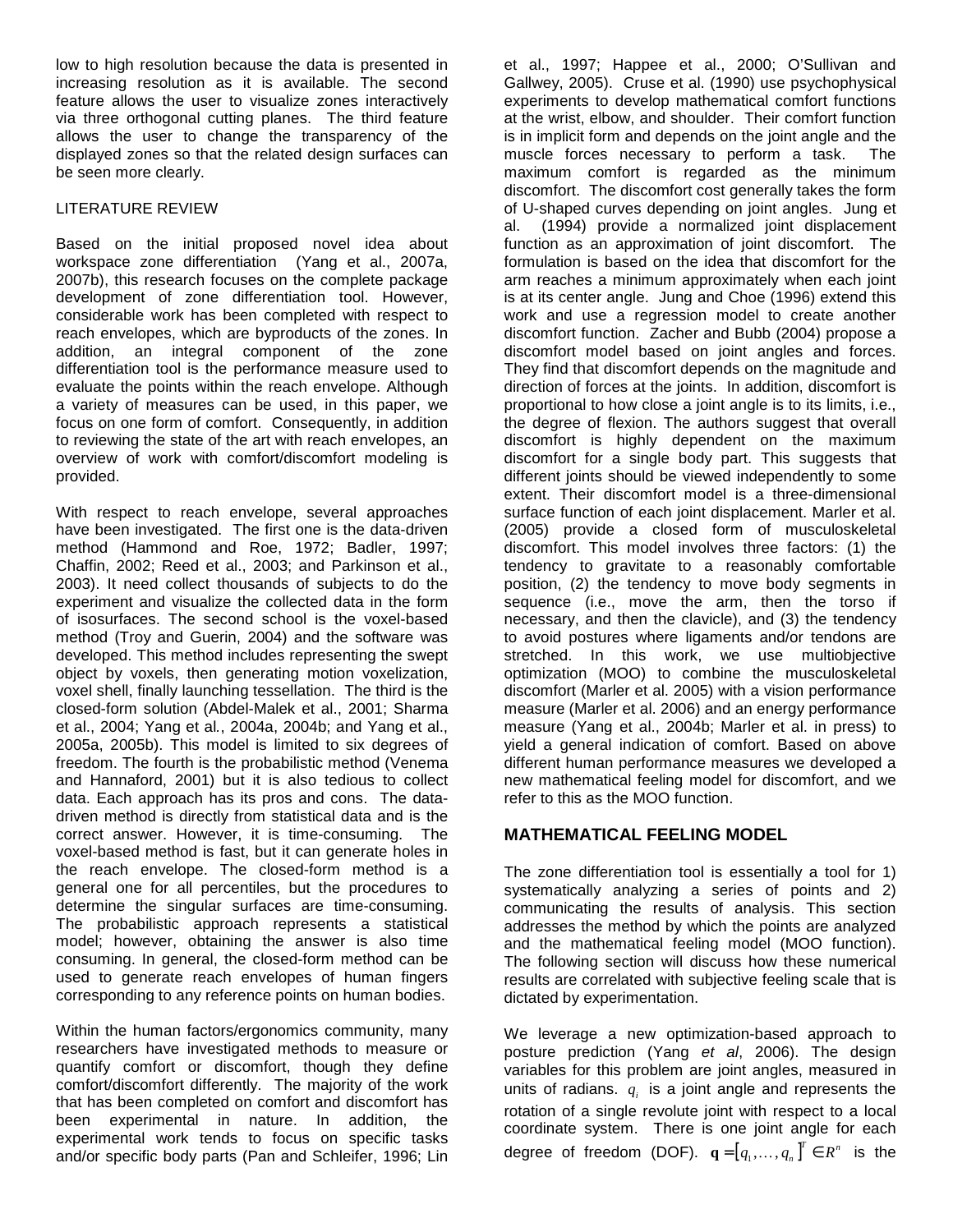vector of joint angles in an n-DOF model and represents a specific posture.  $\mathbf{x}(\mathbf{q}) \in R^3$  is the position vector in Cartesian space that describes the location of the endeffector as a function of the joint angles, with respect to a global coordinate system. For a given set of joint angles  $q$ ,  $x(q)$  is determined using the Denavit-Hartenberg (DH)-method. The DH-method essentially allows one to work with either joint space or Cartesian space.

With this approach, the constraints are modeled independently. The first fundamental constraint, called the distance constraint, requires the end-effector to contact a target point  $\mathbf{x}^{target point}$ . In addition, each joint angle is constrained to lie within predetermined limits.  $q_i^U$  represents the upper limit for  $q_i$ , and  $q_i^L$  represents the lower limit. These limits are derived from anthropometric data. Additional constraints can be used depending on the task being modeled.

The objective function for the optimization formulation is a human performance measure and is a function of the joint angles. Based on the validation study by Marler et al (2007) and Yang et al. 2007), we combine musculoskeletal discomfort (Marler et al., 2005a), visual displacement (Marler et al., 2006), and potential energy (Marler, 2005). These functions are combined using MOO (Yang et al., 2004b; Marler et al., 2005), and the consequent aggregated function represents a new more complete mathematical model of discomfort.

The optimum posture for the human system shown in is then determined by solving the following problem using any number of algorithms for constrained optimization:

Find:  $\mathbf{q} \in R^{DOF}$  (1)

to minimize: Mathematical Feeling Model(**q**)

subject to: 
$$
distance = \left\| \mathbf{x}(\mathbf{q})^{\text{end-effector}} - \mathbf{x}^{\text{target point}} \right\| \leq \varepsilon
$$

$$
q_i^L \leq q_i \leq q_i^U; \ i = 1, 2, ..., DOF
$$

where  $\varepsilon$  is a small positive number that approximates zero.

## **CORRELATION OF COMFORT MODEL**

Given the performance-value results provided by solving (1), we now discuss how these simulation results are correlated with experimental results. The absolute value of feeling model in (1) is not critical; rather, the relative values associated with various target points within the reach envelope are important for evaluating the relative discomfort associated with the different points. Nonetheless, comfort is typically evaluated subjectively, often with respect to a preconceived scale. In addition, the mathematical feeling model refers to discomfort, but the subjective values in the experiment are comfort. Therefore, it is necessary to develop transformation methods such that the performance measure used in this study can be used with any predetermined scale.

#### SUBJECTIVE FEELING SCALE

A series of motion-capture experiments were run primarily to validate the predictive results from the optimization-based posture-prediction approach, and Yang et al. (2007c) and Marler et al. (2007) detail this validation effort. However, the experimental results also provide significant absolute-values and ranges for a subjective feeling scale.

In the experiments, we have 11 subjects from four different percentiles (AF05, AF50, AM50, and AM95), and each subject is instructed to perform four reaching tasks (Fig. 1). Task 1 requires reaching the point at the top of the A-pillar, which is a relatively simple task. Task 2 requires reaching the radio tuner button, a slightly difficult task. Task 3 requires reaching the glove box handle, and task 4 requires reaching a point on the driver's B-pillar seatbelt adjuster, both of which are slightly more difficult tasks. The average comfort/feeling level for each task was recorded on a scale of 1 to 10, with values greater than 5 indicating an acceptable comfort condition.



Fig. 1 Four in-vehicle tasks

#### CORRELATION OF THE MODEL

When solving (1), the assumption is that the absolute values are not significant but that the relative values are important. That means we chose the minimum feeling rating as the upper limit of the MOO function in (1), and the maximum rating as the lower limit of MOO function. These limits are determined analytically. Generally, the values for the mathematical feeling model range between 0 and 2,000 (0 refers to the tasks with the greatest comfort values; 2,000 refers to the tasks with the greatest discomfort values). However, the range of the subjective feeling scale is from 0 to 10 (0 refers to the task with the highest discomfort, 10 to the task with the highest comfort). It is obvious that these two systems are different and that we have to correlate them to make sure the zones generated by the mathematical model are realistic. Fig. 2 demonstrates the differences between the two scales. The mathematical feeling model is non-linear, and the subjective scale is linear.

In the correlation process, we use a direct mapping method, which is shown in Table 1. Essentially, simulation values (for the mathematical model) are mapped to specific values for the feeling scale. This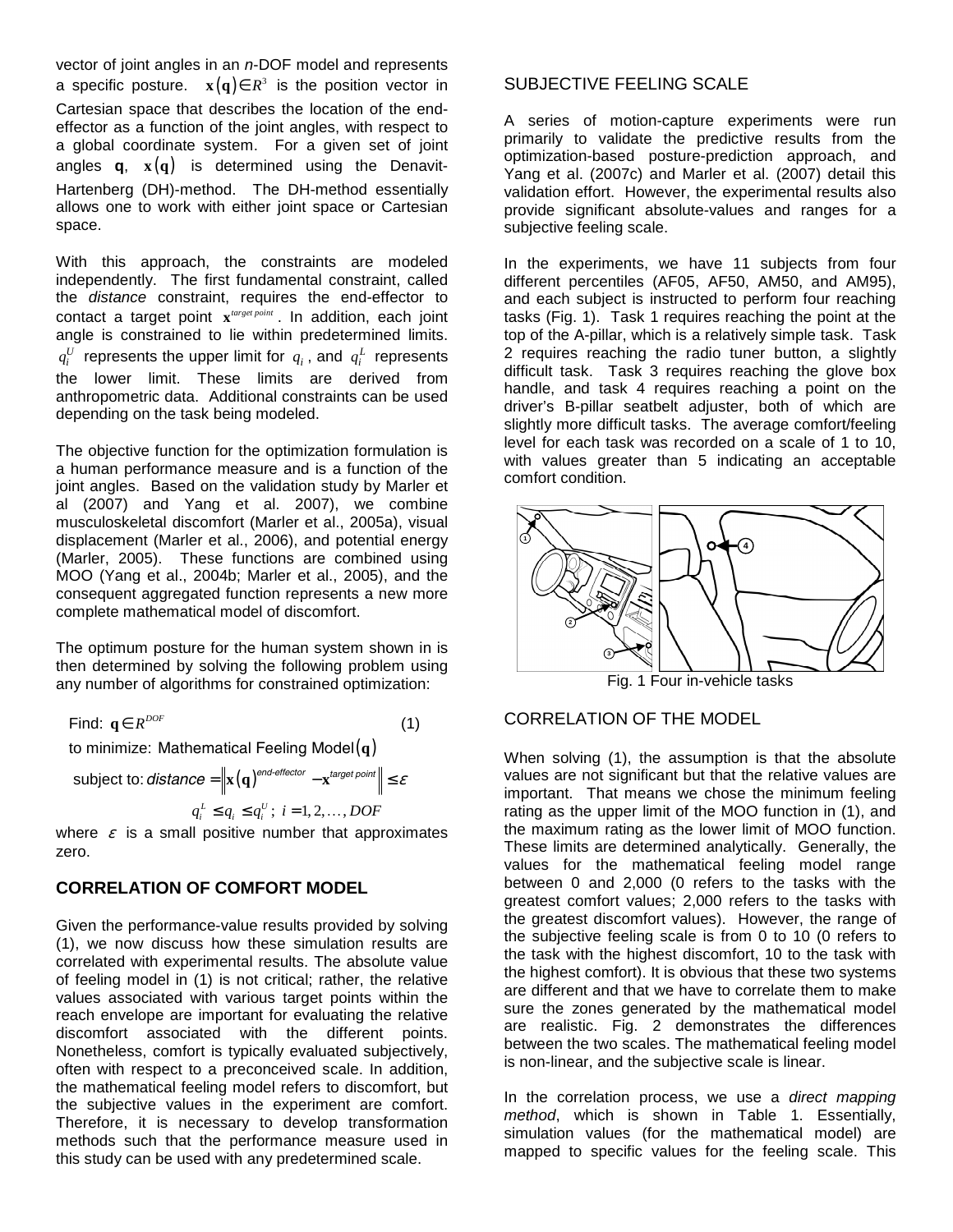mapping can be altered by the user, depending on commonly accepted practices.



the subjective feeling scale

There are of course, multiple maps that can be used to transform values for the simulated discomfort to the range of comfort values used in the subjective scale. There are of course, multiple maps that can be used to transform values for the simulated discomfort to the range of comfort values used in the subjective scale. Consequently, it is necessary to verify that the scheme provides in Table 1 is in fact acceptable. It is necessary to verify that after correlating the two scales, that the simulated discomfort values are desirably mapped to the experimental comfort values.

In order to verify the simulated results, it is necessary to aggregate the experimental data. As indicated, four anthropometric cross sections (percentiles) are considered, and for each percentile, three subjects were used. Thus, the data is evaluated in three forms. First, each individual is evaluated independently, and we refer to this as individual group. Second, the results (comfort values) for each target within one percentile are averaged. This yields four values (one for each target) for each of the four cross sections and is labeled population group. Third, the results (comfort values) each target are averaged regardless of the percentiles. This results in one value for each target and represents overall group. provides in Table 1 is in fact acceptable. It is necessary<br>to verify that after correlating the two scales, that the<br>simulated discomfort values are desirably mapped to the<br>experimental comfort values.<br>In order to verify t

 $R^2$  is used as the criterion for the correlation. The regression results are  $R^2 = 0.550$  for individual group,  $R^2 = 0.841$  for population group, and  $R^2 = 0.9761$  for overall group (Figs. 3-5).

In general, the above plots suggest successful correletion between the experimental data and the In general, the above plots suggest successful<br>correletion between the experimental data and the<br>simulation values. In the individual group case,  $R^2 = 0.550$  and is less than 0.7. This can be misleading because experimental data for each participant is more subjective. We should not reply on individual group; instead, we should consider the average of subjects within a percentile, which refers to the population group.  $R^2$  is larger than 0.7 within the the population group.  $R^2$  is larger than 0.7 within the population group. This suggests that the mapping rules are reasonable for the four tasks. misleading because experimental data for each<br>participant is more subjective. We should not reply on<br>individual group; instead, we should consider the<br>average of subjects within a percentile, which refers to

Table 1 Mapping rules

| Simulation Value $ $ <5.0 $ $ 5.0~17.0   17.0~40.0   40.0~100.0   >=100.0 |  |     |     |
|---------------------------------------------------------------------------|--|-----|-----|
| Subjective value                                                          |  | 5.5 | 4.5 |



Fig. 3 Correlation results for individual group



Fig. 4 Correlation results for population group



Fig. 5 Correlation results for overall group

#### **ZONE DIFFERENTIATION TOOL**

The zone differentiation tool is a tool for visualizing zones with different human performance measures or a combination of them in 3D space around a Zone differentiation can determine how effectively a Zone differentiation can determine how effectively a<br>subject reaches space around him/her. This is a useful tool in the analysis of designs that involve user interaction. The users first choose a reference point for the subject-for example, the waist or shoulder. Then, the user selects the human performance measures or a combination of them, a resolution in which to show the zones, the number of colors for the zones, and the types The zone differentiation tool is a tool for visualizing<br>zones with different human performance measures or a<br>combination of them in 3D space around a subject. the analysis of designs that involve user<br>n. The users first choose a reference point for<br>ct—for example, the waist or shoulder. Then,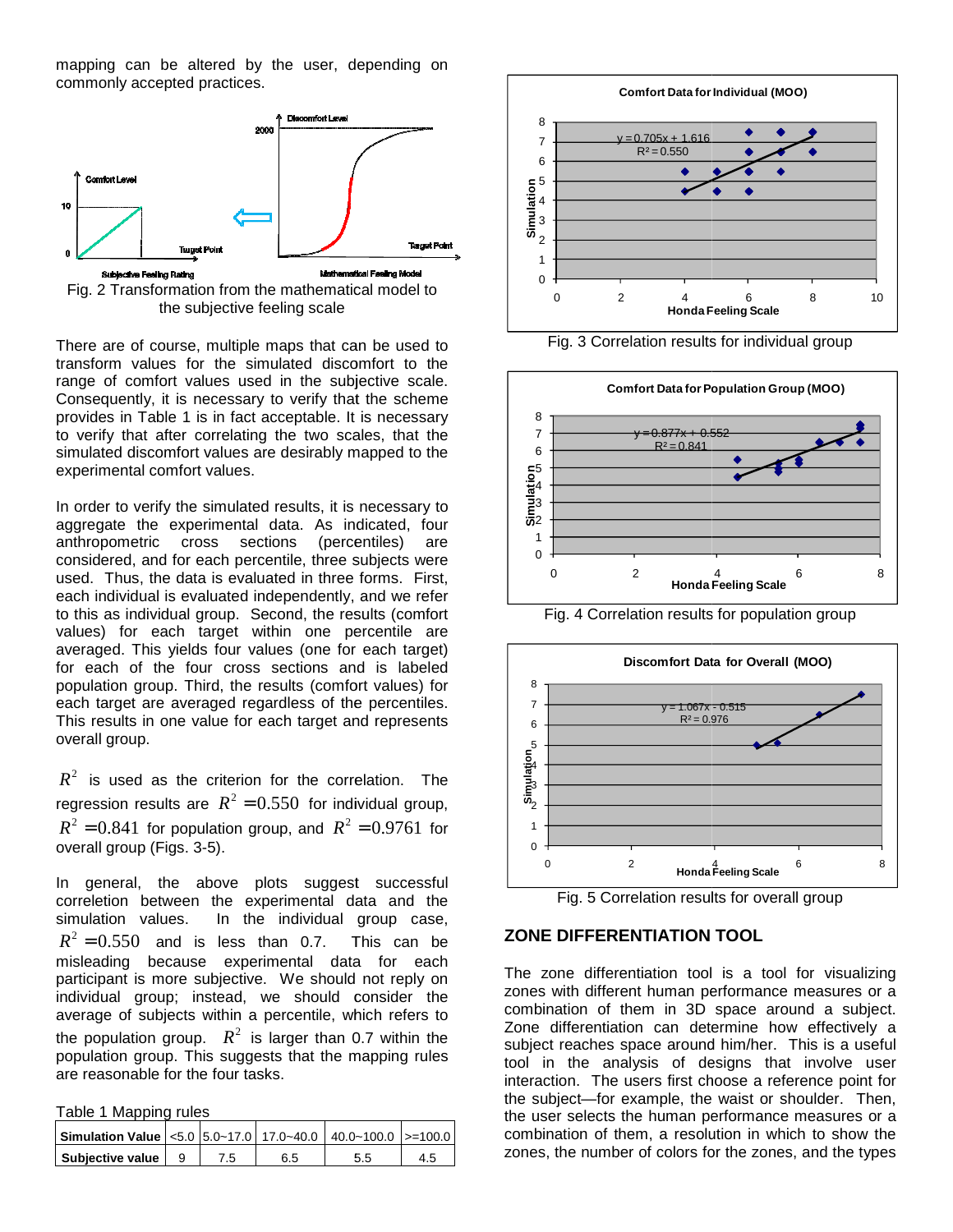of colors. The user can visualize zones in different colors that correspond to comfort levels. In this section, we present the structural components of the zone differentiation software and the capabilities and features of the zone differentiation tool. of colors. The user can visualize zones in different colors that correspond to comfort levels. In this section, we present the structural components of the zone differentiation software and the capabilities and features of

The zone differentiation (ZD) software tool involves a collection of smaller components working together. Fig. 6 shows the flowchart of zone differentiation. The following list briefly explains several components presently in use within our zone differentiation system: following list briefly explains several components<br>presently in use within our zone differentiation system:<br>(1) Posture prediction. Posture prediction is the main

- component of the zone differentiation tool and computes performance measure values while predicting realistic human postures using an optimization-based approach. performance measure values while<br>realistic human postures using an<br>-based\_approach.<br>ary. LibZone library is another major<br>of the zone differentiation tool. It
- (2) LibZone library. LibZone library is another major component of the zone differentiation tool primarily transforms performance measure values into visual information.
- (3) ZD shared library. This is a shared library used by both LibZone and the Virtools zone differentiation building block to communicate with each other, where Virtools provides a real-time interactive environment with superior graphics and complex interactivity. This library is implemented as a standard Win32 Dynamic Link Library. primarily transforms performance measure values<br>into visual information.<br>ZD shared library. This is a shared library used by<br>both LibZone and the Virtools zone differentiation<br>building block to communicate with each other,
- (4) ZD building block. This Virtools building block works as an interface between the combined unit of posture prediction and LibZone, which collectively generates numerical values and computes visualization information, and Virtools, which generates numerical values and computes<br>visualization information, and Virtools, which<br>presents the information in visual form to the user.

ZD parameters building block. This Virtools building block is similar to the ZD building block, but it performs more user- and display-centric processes such as allowing the user to change the transparency of zone differentiation visualization or apply user-specified color profiles to zone differentiation visualization represent spacial information around a subject, ZD employs 3D volume textures. A 3D texture is similar to a employs 3D volume textures. A 3D texture is similar to a<br>2D array of pixels except with a third dimension. A 2D texture is essentially represented as a 2D array of pixels. Similarly, a 3D texture is an array of 2D textures or a 3D array of voxels. Voxels in this 3D texture are mapped to the units of space around a subject. These units are arbitrary and are the same units used to represent link lengths of body segments in the posture prediction. For example, a length of 5 cm along a certain axis can be example, a length of 5 cm along a certain axis can be<br>represented as 5 voxels on the same axis. The center of the 3D volume texture is made to coincide with the origin of the subject. Since locations within a 3D texture are represented only on the positive axis, we need to transform the center of the volume texture to the origin of the subject. For example, to store the value of a human performance measure at location  $(x, y, z)$  in the subject 3D space, we go to location  $(x_c + x, y_c + y, z_c + z)$  within the texture and store the human performance measure D parameters building block. This Virtools building<br>lock is similar to the ZD building block, but it performs<br>nore user- and display-centric processes such as<br>llowing the user to change the transparency of zone<br>ifferentiat D texture is an array of 2D textures or a 3D<br>Is. Voxels in this 3D texture are mapped to<br>space around a subject. These units are<br>are the same units used to represent link<br>dy segments in the posture prediction. For exture is made to coincide with the origin<br>Since locations within a 3D texture are<br>y on the positive axis, we need to<br>ther of the volume texture to the origin of<br>example, to store the value of a human

value.  $(x_c, y_c, z_c)$  represents the center of the volume texture, and  $x_c=y_c=z_c=r$  esolution/2. This way, a 256<sup>3</sup> texture can be used to represent points in a space that extends 128 units in each direction on each of the three axes.



Fig. 6 Components of zone differentiation

Posture prediction then computes the performance measure values at the coordinate locations of each of the voxels in this 3D texture. The LibZone module places the computed performance-measure values at the appropriate locations within this 3D texture. While this calculation proceeds, LibZone keeps updating the shared data blocks in the ZD shared library so that they become available to external components like the ZD building block.

We use a 32-bit floating point texture to store values in our 3D texture. This texture format is not directly displayable on screen; therefore, a hardware shader is used to convert floating point information into colors This format for textures provides us with the flexibility of This format for textures provides us with the flexibility of<br>storing high-precision results in our 3D textures. Also, it enables us to make the coloring process completely confined within the hardware shader. confined within the hardware shader. this calculation proceeds, LibZone keeps updating the<br>shared data blocks in the ZD shared library so that they<br>become available to external components like the ZD<br>building block.<br>We use a 32-bit floating point texture to s

The information stored in shared blocks by LibZone during the computation process is used by the ZD building block to provide feedback to the user. This building block provides information such as the total number of points to be computed, the total number of points completed, the estimated time left, and various other such values. Since the zone differentiation process takes several days to complete, it is critical to present this information to the user. stored in shared blocks by LibZone<br>putation process is used by the ZD<br>o provide feedback to the user. This building block provides information such as the total number of points completed, the estimated time left, and various other such values. Since the zone differentiation process takes several days to complete, it is critica

Finally, the ZD parameters building block allows the user to control how the data visualization is performed in ways. First, it generates the hardware shader used to render the visualization based on the colors chosen by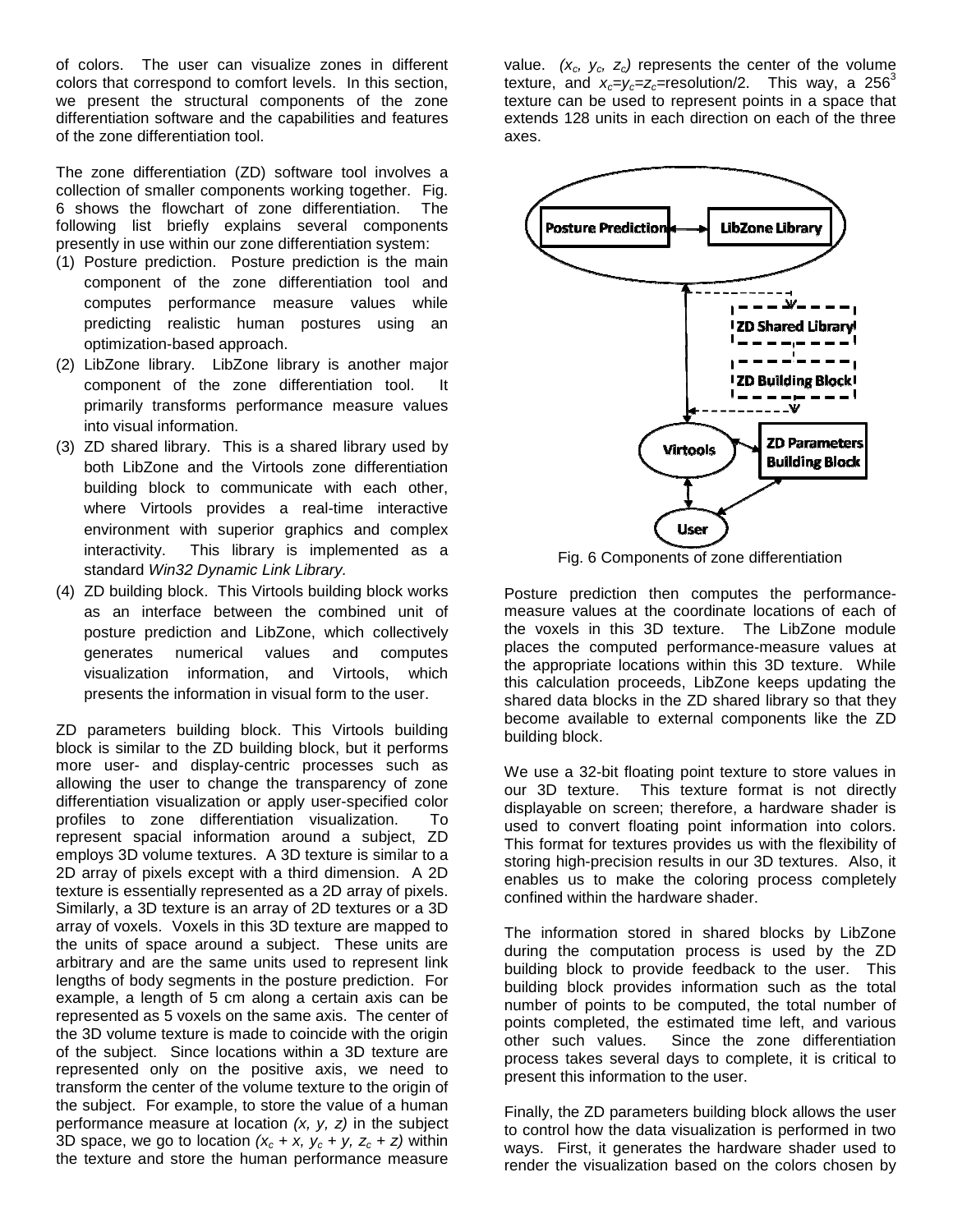the user, also called the color profiles. Second, it allows the user to change the transparency of the visualization so that the user can see inside the volume.

The computation process can take a long time to finish. Therefore, we devised an approach that allows the user to monitor the progress visually. We compute a series of textures, each increasing in resolution from the last by a power of two. This is done essentially to provide the user with appropriate feedback considering the amount of time it will take to complete the zone differentiation calculations.

Note that the user has the flexibility to specify a target resolution for the visualization. In other words, if the user thinks that it might take a long time to compute a zone differentiation computation to the finest level of detail, and such fidelity is not necessary for the task at hand, then the user can specify a relatively low target resolution for the visualization. As soon as the computation reaches this target resolution, the computations stop. For instance, if the user thinks that a  $32<sup>3</sup>$  volume provides enough detail, the user can specify 32 as the target resolution. The computation will stop as soon as the computation process gets done with the  $32^3$  texture.

# **EXAMPLES**

In this section, we demonstrate the zone differentiation tool using a single subject. This tool has several features. First, the user can run the tool to visualize zones from low to high resolution rather than waiting for all the final data to be available. As described in the section above, running the posture prediction for the whole workspace with a high resolution (256 $3$ ) takes more than one day. To avoid having the user wait for the final zones while nothing comes out for a long time, we developed this functionality so the user can visualize the raw results from the beginning and then gradually, as more target points are added, visualize the progress and more accurate results. The second feature is that the user can slide the three orthogonal cutting planes through the workspace intuitively. The third feature is that the user can change the transparency of the zones using the slider bar.

Figs. 7 through 12 show snapshots of zones gradually changing with the increased resolutions.

Fig. 13 shows the zones with different cross section positions of the first sliding plane within the workspace. Similarly, we can slide other cutting planes to visualize zones in Figs. 14 and 15.

Fig. 16 shows the transparent zones by an interactive slider bar. This feature is useful when the user uses the tool in the crowded environment of the product design.



Fig. 7 Resolution with 4x4x4



Fig. 8 Resolution with 8x8x8



Fig. 9 Resolution with 16x16x16



Fig. 10 Resolution with 32x32x32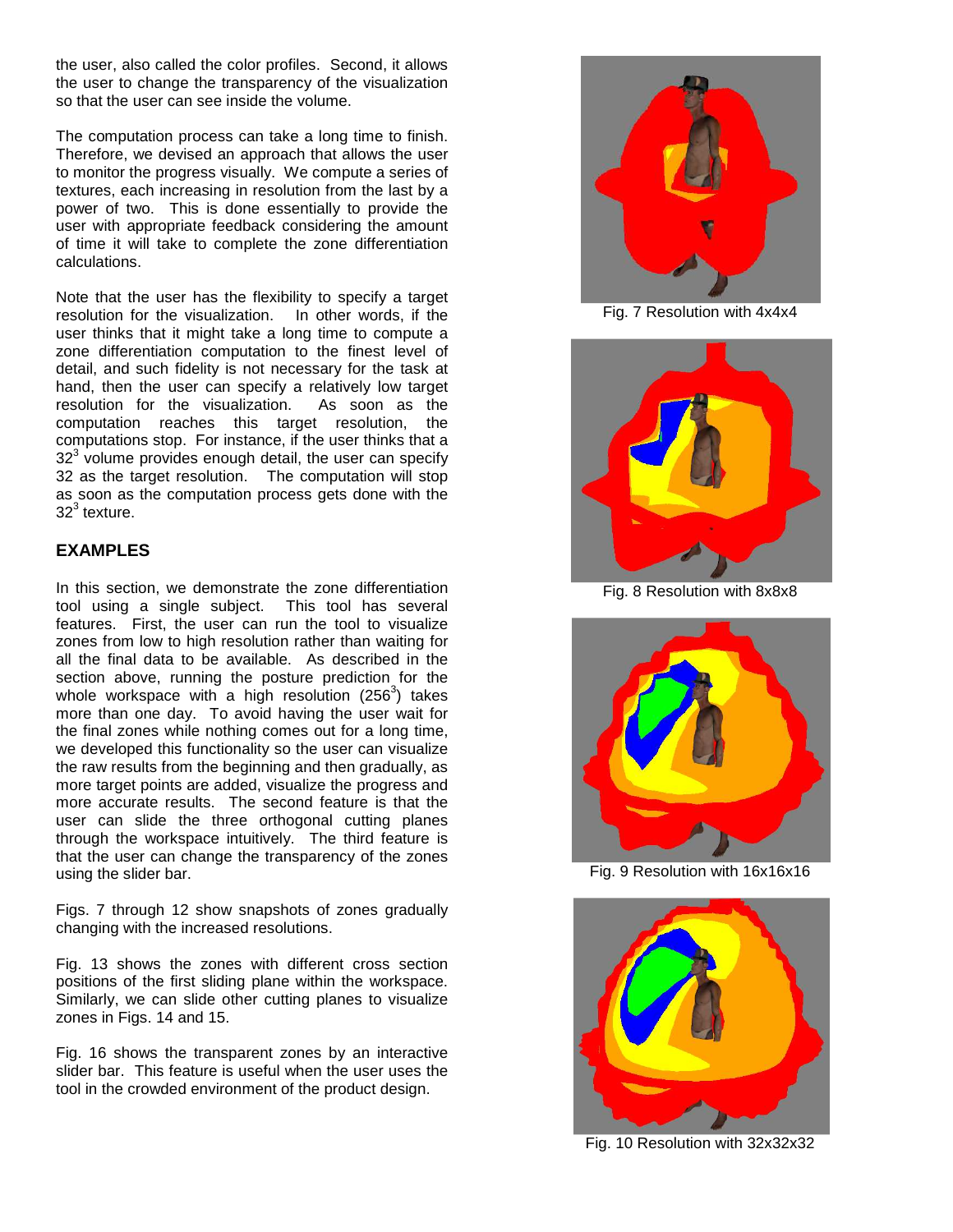

Fig. 11 Resolution with 64x64x64



Fig. 12 Resolution with 128x128x128







Fig. 13 Resolution with 128x128x128 with the cutting plane 1 in a new position







Fig. 14 Resolution with 128x128x128 with the cutting plane 2 in a new position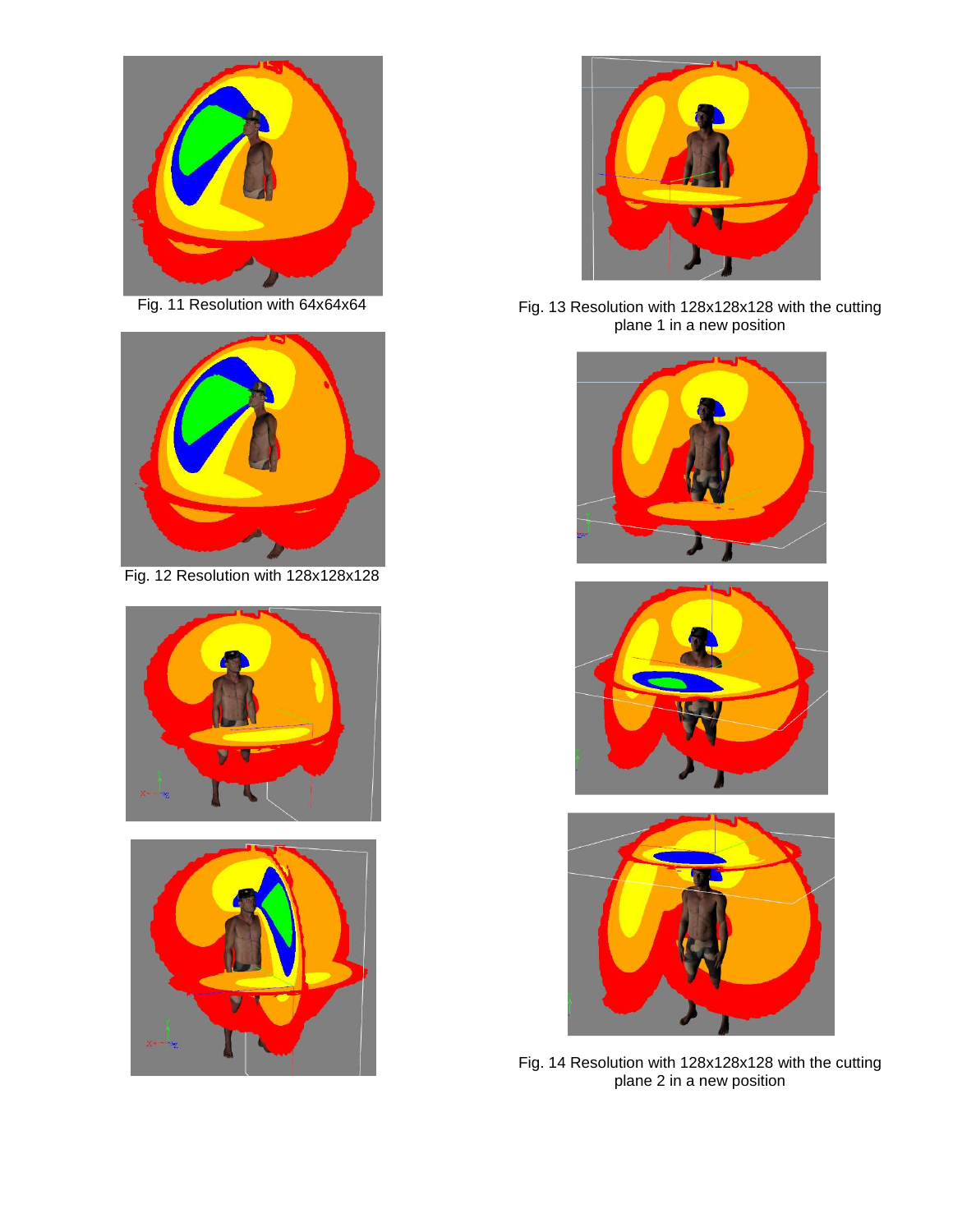

Fig. 15 Resolution with 128x128x128 with the cutting plane 3 in a new position



Fig. 16 Zones with transparency

# **CONCLUSION**

The primary contribution of this work has been the development of a new zone differentiation tool that leverages a novel approach to posture prediction and extends the current applications for common reach envelopes. This development involves efficient methods for handling extremely large sets of data. It also involves elegant methods for communicating the results of complex analysis. The result is a unique tool for product design and layout design. The user can not only choose different colors for the zones, but can also use different levels of transparency to visualize the zones. This tool has two important features: the ability to vary resolution and the ability to move cutting planes. In general, this real-time tool provides significant momentum for human centric design in a variety of fields.

In developing this tool, we have also presented a direct mapping method for correlating feeling scales. We have shown that a mathematical feeling model can be accurately transformed to a subjective feeling rating. However, we find that one should not use the individual group to judge the correlation efficiency, because the comfort levels are subjective for individuals. Rather, one should average the values within a percentile. The population group is the correct one to use to evaluate the correlation results.

Developing a means of correlating analytical results with current evaluation methods (subjective feeling scales) raises an interesting issue with regards to evaluating comfort. The components of the mathematical model are physically significant derived from biomechanical concepts. The primary intent of this model is to predict human posture accurately, when the model is implemented in (1). As suggested, the absolutely values of the objective function in (1) are irrelevant with regards to this intent. However, when posture prediction is used in the context of zone differentiation, one must consider the ultimate application. Ultimately, a designer will need specific cut-off values for analysis, indicating, for example where a control can be placed without being too uncomfortable. These values may be specified by the user/designer, or they maybe stipulated based on policies or past experience. In either case, these cut-off values are presumably related to the impressions of a customer, someone that uses the product being designed. However, while the trends in perceived discomfort can be similar for a customer as they are for the mathematical model, the absolute values (and thus the cut-off values) depend heavily on a basis for comparison. That is to say discomfort is always relative. When the mathematical model is used with a virtual human to evaluate different targets, discomfort values are determined relative to the maximum possible value of the objective function in (1). This maximum value is based on a sound biomechanical model. However, when a customer indicates the relative discomfort of different targets, it is difficult if not impossible to tell what the basis of comparison is. One person may rate the discomfort of various targets based on the target that is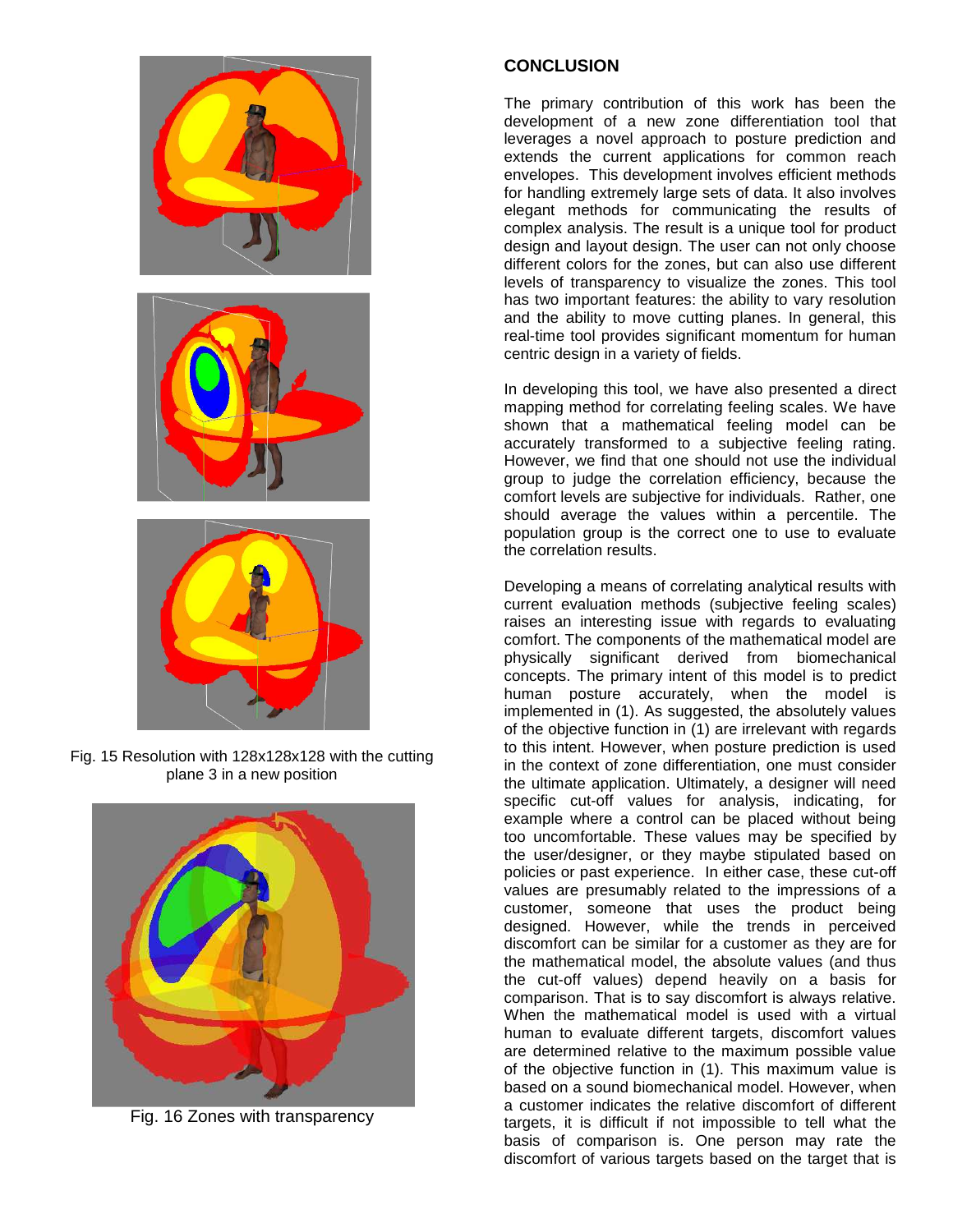most uncomfortable to touch, while another customer may rate comfort based on some unknown extreme condition (i.e. a past injury). Consequently, basing designs on subjective data can be difficult and risky. A sound mathematical biomechanical model, such as the one used for this study, provides a more consistent means for human centric design.

Based on the features of this tool, a variety of potential areas for future work have surfaced. The tool should be extended to allow the user to: (1) visualize other human performance measures such as joint displacement, delta potential energy, and visual displacement, (2) move a previously generated zone differentiation envelope around in space and intersect it with existing design surfaces to see whether the designed surfaces work out, (3) choose a reference point on the body and visualize the zone differentiation from the end-effector (e.g., hand) to that reference point, and (4) visualize zone differentiation for other limbs such as legs and fingers.

Research is ongoing to consider more parameters within the mathematical feeling model, such as joint torques. The ultimate goal is to develop an accurate and complete package to visualize the zone differentiation of humans based on postural comfort.

# **ACKNOWLEDGMENTS**

This work is partly supported by Honda R&D Americas Inc., and Caterpillar Inc. We would like to thank all other research members at VSR for their help.

# **REFERENCES**

- 1. Abdel-Malek, K., Yang, J., Brand, R., and Tanbour, E., 2001, "Towards Understanding the Workspace of the Upper Extremities," SAE Transactions-Journal of Passenger Cars: Mechanical Systems. Vol. 110, Section 6: 2198-2206.
- 2. Badler, N. I., 1997, "Real-time virtual humans," Proceedings of the 1997  $5<sup>th</sup>$  Pacific Conference on Computer Graphics and Applications. Oct 13-16 1997, 4-13.
- 3. Chaffin, D. B., 2002, "On Simulating Human Reach Motions for Ergonomics Analysis," Human Factors and Ergonomics in Manufacturing, Vol.12, n3, 2002: 235-247.
- 4. Cruse, H., Wischmeyer, E., Bruwer, M., Brockeld, P., and Dress, A., 1990, "On the Cost Functions for the Control of the Human Arm Movement," Biol Cybernet, **62**: 519-28.Hammond, D. C. and Roe, R. W., "SAE Controls Reach Study," SAE Technical paper 720199.
- 5. Happee, R., Verner, M. M., and De Lange, R., 2000, "Simulation of Human Seated Postures and Dynamic Seat Interaction in Impact Conditions," Proceedings of the  $XIV^{th}$  Triennial Congress of the International Ergonomics Association and  $44<sup>th</sup>$ Annual Meeting of the Human Factors and Ergonomics Association, July, San Diego, CA, Human Factors and Ergonomics Society, Santa Monica, CA, 861-864.
- 6. Jung, E. S., Choe, J., and Kim, S. H., 1994, "Psychophysical Cost Function of Joint Movement for Arm Reach Posture Prediction," Proceedings of the Human Factors and Ergonomics Society  $38<sup>th</sup>$ Annual Meeting, October, Nashville, TN, Human Factors and Ergonomics Society, Santa Monica, CA, 636-640.
- 7. Jung, E. S. and Choe, J., 1996, "Human Reach Posture Prediction Based on Psychophysical Discomfort," International Journal of Industrial Ergonomics, **18**: 173-179.
- 8. Lin, M. L., Radwin, R. G., and Snook, S. H., 1997, "Single Metric for Quantifying Biomechanical Stress in Repetitive Motions and Exertions," Ergonomics, **40** (5): 543-558.
- 9. Longman Dictionary of Contemporary English, 2006.
- 10. Marler, T., Rahmatalla, S., Shanahan, M., and Abdel-Malek, K., 2005, "A New Discomfort Function for Optimization-Based Posture Prediction," SAE Human Modeling for Design and Engineering Conference, Iowa City, IA, Society of Automotive Engineers, Warrendale, PA, SAE paper 2005-01- 2680.
- 11. Marler, R. T., Farell, K., Kim, J., Rahmatalla, S., and Abdel-Malek, K., 2006, "Vision Performance Measures for Optimization-Based Posture Prediction," SAE Human Modeling for Design and Engineering Conference, July, Lyon, France, Society of Automotive Engineers, Warrendale, PA.
- 12. Marler, T., Yang, J., Rahmatalla, S., Abdel-Malek, K., and Harrison, C., "New Validation Protocol for Predicted Posture," Proceedings of SAE Digital Human Modeling for Design and Engineering, June 12-14, 2007, Seattle, University of Washington, WA, USA.
- 13. Marler, R. T., Arora, J. S., Yang, J., Kim, H. –J., and Abdel-Malek, K. (In press), "Use of Multiobjective Optimization for Digital Human Posture Prediction," Engineering Optimization.
- 14. O'Sullivan, L. W. and Gallwey, T. J., 2005, "Forearm Torque Strengths and Discomfort Profiles in Pronation and Supination," Ergonomics, **48** (6): 703-721.
- 15. Ottaviano, E., Lanni, C., and Ceccarelli, M., 2001. "Experimental Determination of Workspace Characteristics of Human Arms," 9th International Conference on Control and Automation MED 2001, Dubrovnik, CD Proceedings, paper n.017.
- 16. Pan, C. S. and Schleifer, L. M., 1996, "Exploratory Study of the Relationship between Biomechanical Factors and Right-Arm Musculoskeletal Discomfort and Fatigue in a VDT Data-Entry Task," Applied Ergonomics, **27** (3): 195-200.